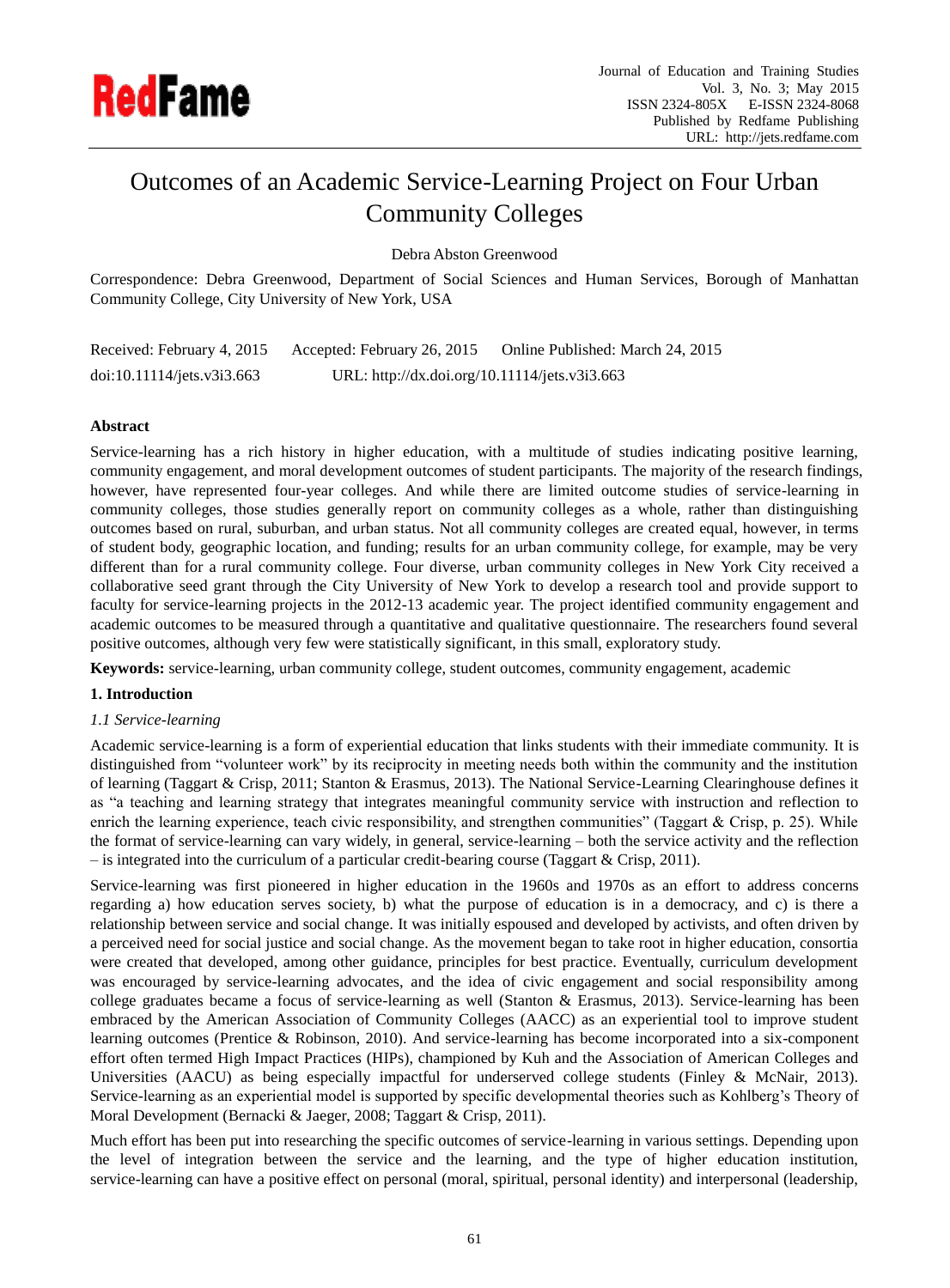communication skills) aspects of a student's development. It can facilitate cultural and racial understanding and ameliorate stereotypes, and it can positively affect students' commitment to service and their sense of social responsibility. Students who have experienced service-learning may be more likely to engage in subsequent community service. Service-learning can also positively impact students' academic learning and encourage application of course content to the real world (theory to practice). It may have a positive effect on grades/GPA and may increase student retention and graduation rates as well (Astin & Sax, 1998; Eyler & Giles, 1998; Eyler et al, 2001; Bernacki & Jaeger, 2008; Brandes & Randall, 2011; Warren, 2012; Finley & McNair, 2013).

## *1.2 Community Colleges*

Despite the fact that almost half of students in higher education in the U.S. are in community colleges, much of the research regarding the effects of service-learning on students has occurred at the four-year level. Yet demographically, students enrolled in community colleges tend to be significantly different than students attending four-year colleges (Prentice & Robinson, 2010; Prentice, 2011). For example, roughly 60 percent of the community college population is enrolled part-time, and the median age of students is 24 (AACC, 2014). However, there is little research available about community colleges in terms of connecting service-learning with the potential learning outcomes discussed earlier (Prentice & Robinson, 2010; Prentice, 2011).

Furthermore, even among community colleges, there are vast differences in the types of colleges, as well as the students enrolled. Community colleges can be rural, suburban, or urban. The average enrollment for urban campuses is significantly higher than the other types, and the student population is much more diverse (Hardy & Katsinas, 2007). Some of the urban colleges in New York City are much more diverse than the AACC average data would suggest. For example, their full-time/part-time ratios are the inverse of AACC data, and the race/ethnicity of students is vastly different (IPEDS). Urban community colleges also tend to have less revenue than suburban community colleges (Dowd, 2004), which may affect the institutionalization of programs such as service-learning. Each of these types of colleges has unique characteristics that may play a role in the success, and positive outcomes, of service-learning. Aggregating service-learning data from a mix of these types of schools – as most of the limited community college studies have done – may not provide a clear picture of the learning outcomes of service-learning among urban community colleges. The four urban community colleges discussed in this paper are much more diverse than the overall cumulative data for all community colleges in the U.S.

## **2. Method**

#### *2.1 City University New York and the Community College Collaborative Incentive Research Grant*

The City University of New York (CUNY) is an integrated system that includes eleven senior colleges and seven community colleges, with 24 campuses serving over a quarter million degree-bearing students and another nearly quarter million non-degree-credit students (CUNY). CUNY supports collaborative research among its community college faculty through an internal grant called the Community College Collaborative Incentive Research Grant (C3IRG). In 2012, four of CUNY's seven urban community colleges received a C3IRG grant for an exploratory study to assess the impact of service-learning on community college students: Borough of Manhattan Community College in Manhattan (BMCC), Hostos Community College in the Bronx (HCC), Kingsborough Community College in Brooklyn (KBB), and Queensborough Community College in Queens (QCC). These four urban community colleges represent some of the most diverse community colleges in the U.S. (see table 1).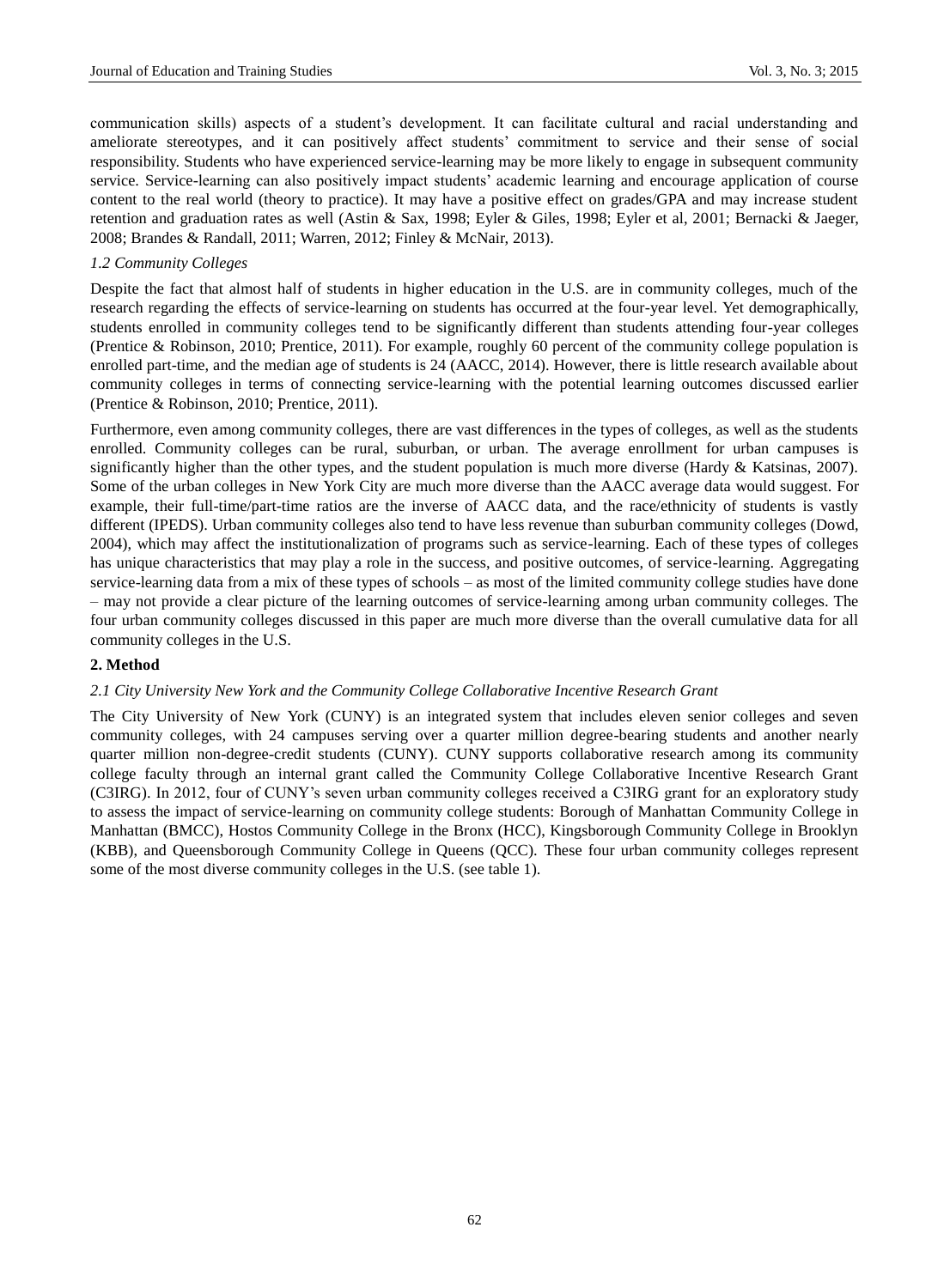|                                           | College     |          |            |          |                |
|-------------------------------------------|-------------|----------|------------|----------|----------------|
|                                           | <b>BMCC</b> | HCC      | <b>KCC</b> | QCC      | <b>AACC</b>    |
| Enrollment                                |             |          |            |          |                |
| Total N                                   | 24,537      | 6,455    | 18,934     | 15,711   | 12.8M          |
| Full-time                                 | 66          | 53       | 57         | 60       | 40             |
| Part-time                                 | 34          | 48       | 43         | 40       | 60             |
| Gender                                    |             |          |            |          |                |
| Female                                    | 58          | 67       | 55         | 54       | 57             |
| Male                                      | 41          | 33       | 48         | 46       | 43             |
| Age                                       |             |          |            |          |                |
| Average                                   | na          | 26       | na         | 23       | 28             |
| Median                                    | 21          | na       | na         | na       | 24             |
| 24 and under                              | 74          | 65       | 78         | 80       | $\ast$         |
| 25 and over                               | 26          | 35       | 22         | 20       | $\ast$         |
| Race/ethnicity                            |             |          |            |          |                |
| Non-resident Alien                        | 7           | 5        | 2          | 6        | 1              |
| Race/Ethnicity Unknown                    | $\theta$    | $\Omega$ | $\Omega$   | $\Omega$ | 5              |
| Two or More Races                         | 1           | $\Omega$ | $\Omega$   | $\Omega$ | $\overline{2}$ |
| White                                     | 10          | 3        | 34         | 20       | 51             |
| Native Hawaiian or other Pacific Islander | $\Omega$    | $\theta$ | $\Omega$   | 1        | $\ast$         |
| Hispanic                                  | 42          | 60       | 18         | 29       | 19             |
| <b>Black or African American</b>          | 28          | 28       | 31         | 22       | 14             |
| Asian                                     | 12          | 3        | 14         | 22       | 6*             |
| American Indian or Alaska Native          | $\Omega$    | $\Omega$ | $\Omega$   | 1        | 1              |
| Number of countries of birth (approx)     | 166         | $38+$    | na         | 143      | na             |
| Number of native languages (approx)       | 121         | na       | 73         | 84       | na             |

Source: IPEDS Data Center, college websites, AACC website.

NB: Data is fall 2012. AACC data is national CC data for comparison.

\*AACC data combines Asian/Pacific Islander and categorizes age differently than IPEDS.

At the time of the grant application, each of these colleges was at a different point in the development of service-learning for their campus – for example, service-learning at QCC is integrated into the curriculum and service-learning courses are designated as such in the course schedule, while BMCC is currently in the beginning stages of attempting to formalize how academic service-learning would be reflected on their campus. As a part of this small seed grant, each college identified a principal investigator (PI) for their campus. Each PI facilitated faculty workshops in the fall, identified three faculty who would develop and teach a service-learning course in the spring, and supported faculty efforts in course development.

The PIs also worked to develop an instrument to measure various learning outcomes, based on prevailing literature and the goals of each campus. They finalized an instrument to measure pre- and post-service-learning attitudes and experiences for the students in the participating faculty courses, and control courses, on all four campuses. The instrument was approved by the CUNY Institutional Review Board (IRB) and administered by staff who had completed the Collaborative Institutional Training Initiative (CITI) modules in their disciplines. The PIs also created a loose definition of what constituted a service-learning course for the purposes of this project – for example, in terms of a minimum number of hours committed to the service component – so the instrument would measure somewhat similar efforts. Each faculty participant was also asked to identify a second section of their course, or a similar course, that would constitute a control group.

#### *2.2 Sample and Data Collection*

With three faculty on four campuses, and the same number of control courses, a total of 24 courses were involved in the research plan, which included a final sample of 243 students. The courses represented a wide sample of disciplines: Education, Art, Student Development, English, Dental Hygiene, Gerontology, Biology, Speech, Biotechnology, Psychology, Sociology, Media Arts and Technology, and Cooperative Education. Community partners included K-12 schools, college programs, a farmers market, community dental health clinic, nursing home, outpatient community home, domestic violence prevention organization, city parks, and an agency providing interview clothing to the low-income.

The instrument was administered to the students in each research and control group classroom, once at the beginning of the semester and once at the end of the semester (actual days of administration varied by college). The class instructor was not present. Students were not mandated to participate in the survey; participation was optional. Students were identified only by the last four digits of their social security number, and the questionnaires were stored in locked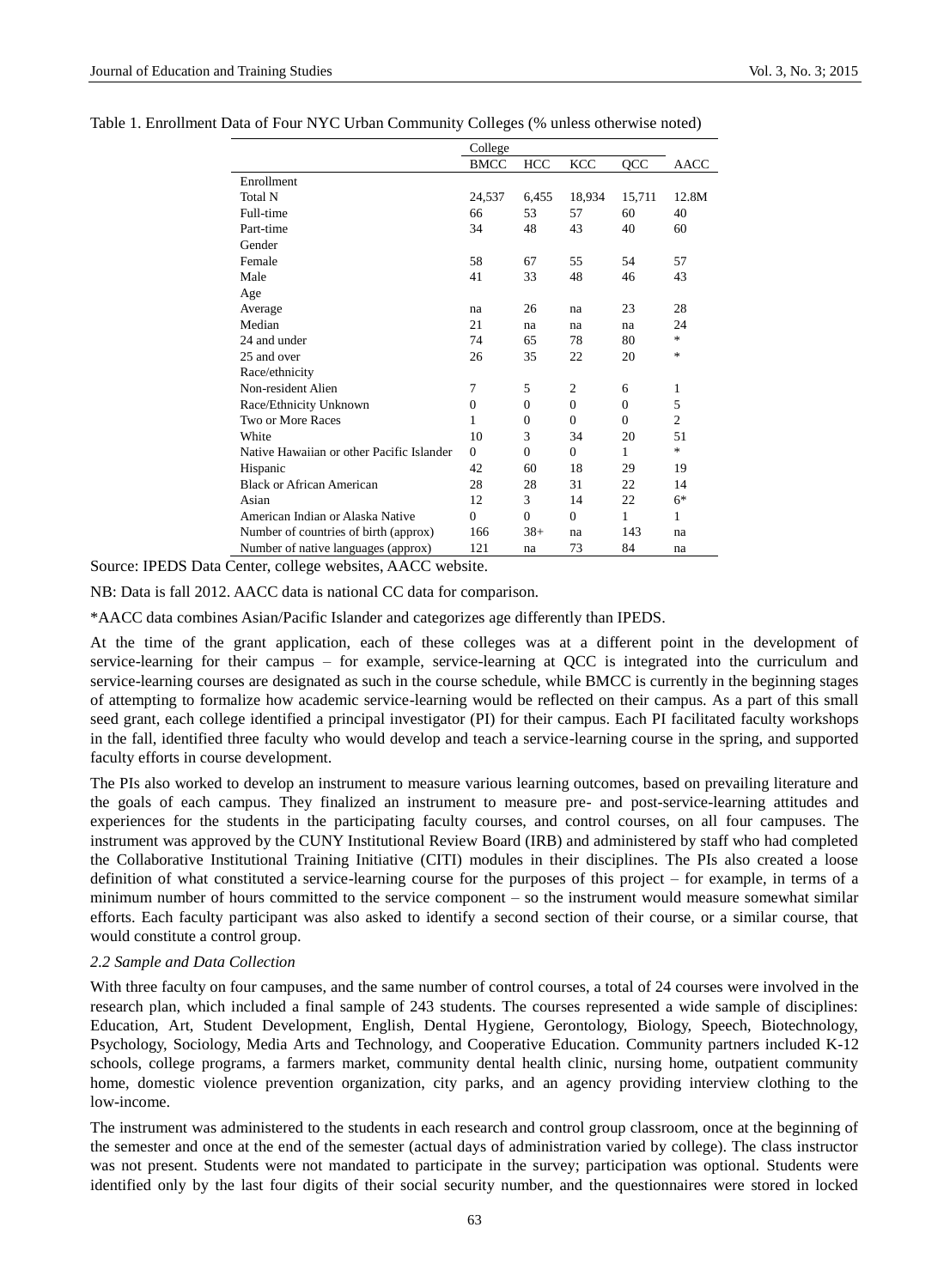cabinets until the semester was over and final grades submitted. Inclusion criteria was all students in the classroom on the days the questionnaire was administered; only students under age 18 were excluded.

#### *2.3 Research Questions*

The goals of this paper were to determine if there would be differences a) between the colleges on the initial pre-test and/or on the post-test outcomes, b) between the service-learners and the non-service-learners on the initial pre-test and/or on the post-test outcomes, and c) among the service-learners from the pre-test to the post-test.

## **3. Results**

#### *3.1 Descriptive Data*

The sample included 155 service-learners (research/experimental group) and 88 non-service-learner students (control group), for a total sample of 243.

The age variable was originally set with specific age categories on the instrument. The youngest age category was phrased as '18 or younger' and may have included some students under age 18. Unfortunately, after administering the surveys, the PIs discovered that the IRB approval was only for students 18 and older. They consequently had to remove the entire category from the age variable to comply with IRB requirements. This category represented 13.6 percent of the total participants. The PIs also found that only a small portion of the students in the control group were represented in the age categories  $31 - 34$  (1.9 percent) and 35 and older (0.0 percent), so those categories were also removed from the age variable. This resulted in the sample total of 243.

Chi-squares were used to obtain general demographic characteristics of the sample and to test for statistically significant variables (see table 2). For the general demographics, the research and control groups are combined for each college. Several of the variables were statistically significant. When combining the four colleges, nearly 64 percent of the students were female, but there were statistically significant differences between the colleges. Eighty-four percent of HCC's students were female, while only 50 percent of KCC's students were female (p=<.01). Age was also a significant variable. For all four colleges, the majority of the students were in the  $19 - 22$  age group; however, nearly 79 percent of BMCC's students were in that age category, while only 48 percent of HCC's students were aged  $19 - 22$  (p=<.001).

Also significant were students' identified race/ethnicity (p=<.001). Among all four colleges, more students were Hispanic/Latino (47.2 percent) than any other group, followed by Black/African American students at 22.6 percent. This is quite different among the individual colleges. BMCC follows the general trend of the total, as did HCC's students, although with slightly higher percentages: 64.6 percent Hispanic/Latino and 29.2 percent Black/African American. KCC's and QCC's students were significantly different as well; KCC's students were mainly Black/African American (28.6 percent), followed by Asian/Pacific Islander (23.8 percent) and Hispanic/Latino (14.3 percent). QCC's students were mainly Hispanic/Latino (34.6 percent0, followed by Asian/Pacific Islander (25 percent) and White (15.4 percent). In terms of gender, age, and race/ethnicity, all four colleges exhibited significant diversity among their students.

At all four colleges, more of the participating students were sophomores as compared to freshmen, which means they had already earned at least 30 credits and may have been more comfortable with college in general. Credits earned was statistically significant ( $p = < 0.05$ ), but this is suspect. In looking at actual numbers, fewer students said they were freshmen than marked  $0 - 15$  and  $16 - 30$  credits earned (74 vs. 109) and more students said they were sophomores than marked 31 – 45 and 46 or more credits earned (162 vs. 121). It would seem to indicate that students may not be aware the link between credits earned and class standing. However, although not statistically significant, when asked the highest level of education they intended to pursue, most students were quite positive and optimistic. Most students at all four colleges indicated that they planned to pursue either a bachelor's or master's level degree, and many indicated they hoped to pursue a doctorate.

Although not statistically significant, there was a notable difference between colleges in terms of student transfers. Fifty-nine percent of KCC's students had transferred to that school from another college; 43.7 percent of QCC's students had transferred in, 18.9 percent of HCC's students had, and only 5.9 percent of BMCC's students had transferred in from other colleges. All of the colleges had similar mean GPA scores among their students, all centered around 3.0. Previous community service experience among the students also varied widely and was statistically significant (p=<.001). None of KCC's students had previous experience, and only 4.2 percent of BMCC's had previous experience. In contrast, 13.2 percent of QCC's students had previous experience, and 32.7 percent of HCC's students had previous community experience.

Overall, among all four colleges, the general student participant was female, age  $19 - 22$ , Hispanic/Latino, and a sophomore with a goal of a bachelor's or master's degree. The general BMCC or HCC student would be similar: female, age 19 – 22, Hispanic/Latino or Black/African American, a sophomore, with higher education goals. In general, a KCC student would be female, 19 – 22, Black/African American or Asian/Pacific Islander, a sophomore, looking forward to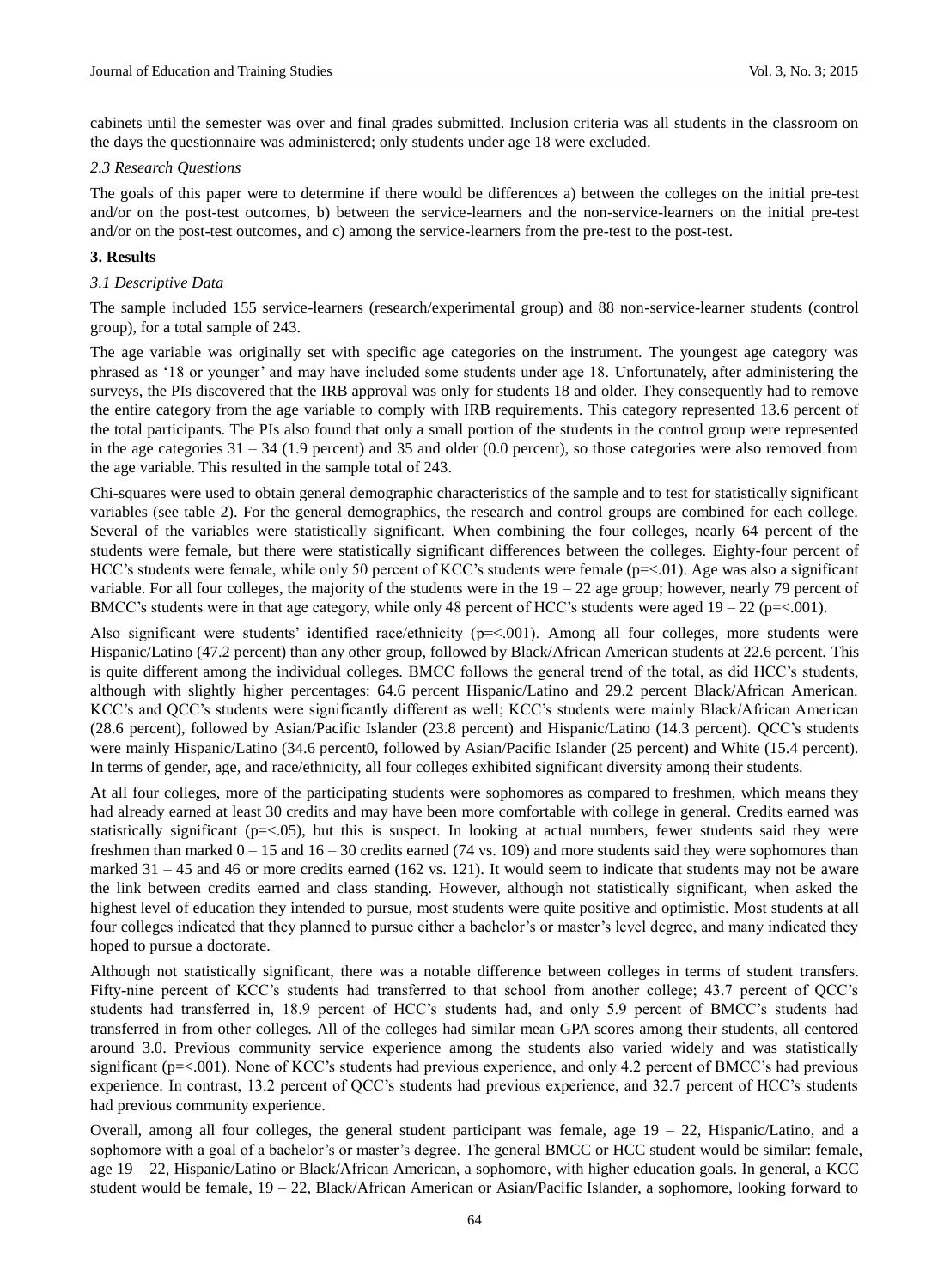pursuing a bachelor's degree, and a QCC student would be female, 19 – 22, Hispanic/Latino or Asian/Pacific Islander, a sophomore, looking forward to pursuing a bachelor's or master's degree.

Table 2. Demographic Characteristics of Respondents by College (%) (N=243)

|                                           | College     |      |            |      |              |  |  |
|-------------------------------------------|-------------|------|------------|------|--------------|--|--|
|                                           | <b>BMCC</b> | HCC  | <b>KCC</b> | QCC  | <b>TOTAL</b> |  |  |
| $\mathbf N$                               | 118         | 50   | 22         | 53   | 243          |  |  |
| Gender                                    |             |      |            |      |              |  |  |
| Female                                    | 57.3        | 84.0 | 50.0       | 65.4 | $63.9**$     |  |  |
| Male                                      | 42.7        | 16.0 | 50.0       | 34.6 | $36.1**$     |  |  |
| Age                                       |             |      |            |      |              |  |  |
| 19-22                                     | 78.8        | 48.0 | 68.2       | 62.3 | 67.9***      |  |  |
| $23 - 26$                                 | 13.6        | 26.0 | 31.8       | 32.1 | 21.8***      |  |  |
| 27-30                                     | 7.6         | 26.0 | 0.0        | 5.7  | $10.3***$    |  |  |
| Race/ethnicity                            |             |      |            |      |              |  |  |
| White                                     | 6.1         | 4.2  | 19.0       | 15.4 | $8.9***$     |  |  |
| <b>Black/African American</b>             | 22.8        | 29.2 | 28.6       | 13.5 | $22.6***$    |  |  |
| Hispanic/Latino                           | 51.8        | 64.6 | 14.3       | 34.6 | 47.2***      |  |  |
| Asian/Pacific Islander                    | 5.3         | 2.1  | 23.8       | 25.0 | $10.6***$    |  |  |
| Other                                     | 8.8         | 0.0  | 14.3       | 11.5 | $8.1***$     |  |  |
| Mixed                                     | 5.3         | 0.0  | 0.0        | 0.0  | $2.6***$     |  |  |
| Level                                     |             |      |            |      |              |  |  |
| Freshman                                  | 31.6        | 25.5 | 35.0       | 34.6 | 31.4         |  |  |
| Sophomore                                 | 68.4        | 74.5 | 65.0       | 65.4 | 68.6         |  |  |
| Credits earned                            |             |      |            |      |              |  |  |
| $0-15$                                    | 21.4        | 22.2 | 31.6       | 42.9 | $27.0*$      |  |  |
| 16-30                                     | 20.5        | 15.6 | 36.8       | 18.4 | $20.4*$      |  |  |
| $31 - 45$                                 | 32.5        | 20.0 | 21.1       | 18.4 | $26.1*$      |  |  |
| 46 or more                                | 25.6        | 42.2 | 10.5       | 20.4 | $26.5*$      |  |  |
| Highest level of education plan to pursue |             |      |            |      |              |  |  |
| AA/AdS                                    | 7.0         | 16.0 | 4.8        | 7.8  | 8.9          |  |  |
| <b>BA/BS</b>                              | 33.3        | 34.0 | 47.6       | 33.3 | 34.7         |  |  |
| MA/MS                                     | 38.6        | 36.0 | 38.1       | 31.4 | 36.4         |  |  |
| PH.D./Ed.D                                | 20.2        | 14.0 | 9.5        | 25.5 | 19.1         |  |  |
| No plan to obtain further degree          | 0.9         | 0.0  | 0.0        | 2.0  | 0.8          |  |  |
| Transferred from another school           | 5.9         | 18.9 | 59.1       | 34.7 | 19.4         |  |  |
| Previous community service experience     | 4.2         | 32.7 | 0.0        | 13.2 | $11.6***$    |  |  |
| GPA (mean)                                | 3.04        | 3.19 | 2.78       | 2.97 | 3.04         |  |  |

\*\*\*significant at p=<.001

\*\*significant at p=<.01

\*significant at p=<.05

One-way ANOVAs, MANOVAs, and paired T-tests were utilized to conduct various analyses of differences between mean scores of selected items. For the items measured in this paper, the responses to each item were measured on a Likert scale from one to five, five being the most positive (except for the reverse scored items noted in the tables).

#### *3.2 Question One*

In response to the first goal, to determine if there were differences between the colleges on the initial pre-test and/or on the post-test outcomes, one-way ANOVAs were conducted to look for differences in pre- and post-test mean scores of the items among the four colleges (see tables 3 and 4). The differences between the means of the four colleges were examined on fifteen items related to community engagement and academics.

Among the pre-test scores of the four colleges, in general, the means of all the items were fairly consistent among the four colleges, but only one of the fifteen pre-test items was statistically significant. Students were asked how likely they would be to volunteer at some point in the next twelve months. The ANOVA revealed a statistically significant difference in the means of the four colleges,  $F(3,205)=4.30$ , p <.01. Tukey HSD post hoc tests showed that HCC students were significantly more likely to volunteer in the next twelve months as compared to BMCC students at the .05 level of confidence (see table 3).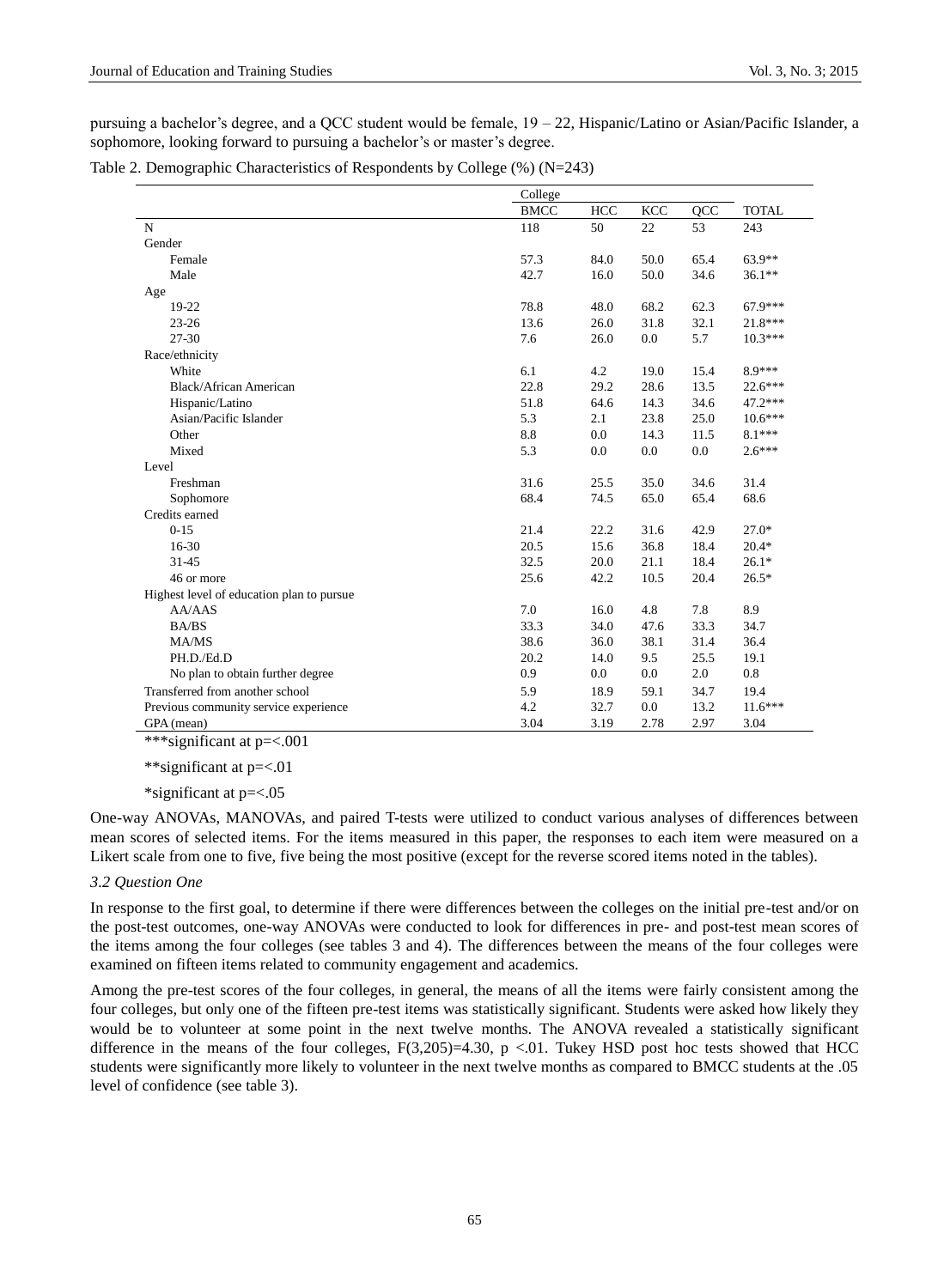#### Table 3. Pre Score Means of All Students By College (N=243, 95% CI)

|                                                                    | <b>BMCC</b> | HCC        | <b>KCC</b> | QCC        |                |           |
|--------------------------------------------------------------------|-------------|------------|------------|------------|----------------|-----------|
|                                                                    | Mean (SD)   | Mean (SD)  | Mean (SD)  | Mean (SD)  | (df)F          | p         |
| <b>Community Engagement</b>                                        |             |            |            |            |                |           |
| Aware of opportunities for community involvement                   | 3.26(1.22)  | 3.32(1.17) | 3.14(1.42) | 3.22(1.17) | $(3,232)=.121$ | 0.945     |
| Use knowledge/skills from class to address community issues        | 3.50(1.30)  | 3.96(1.14) | 3.41(1.10) | 3.80(1.17) | $(3,231)=2.15$ | 0.095     |
| Important of voting and be political involvement                   | 3.83(1.22)  | 4.06(1.31) | 3.86(0.91) | 3.82(1.11) | $(3,232)=0.48$ | 0.690     |
| Community enrichment from cultural or ethnic diversity             | 4.19(1.08)  | 4.51(0.86) | 4.24(0.70) | 4.14(1.01) | $(3,230)=1.42$ | 0.230     |
| Like to do volunteer work addressing community issues              | 3.18(1.25)  | 3.26(1.24) | 3.53(1.27) | 3.14(1.13) | $(2,182)=1.48$ | 0.230     |
| to others w/empathy, regardless of their<br>Respond<br>backgrounds | 4.54(0.77)  | 4.71(0.65) | 4.43(0.68) | 4.45(0.89) | $(3,227)=1.15$ | 0.330     |
| Confident apply course knowledge to solve problems in              |             |            |            |            |                |           |
| society                                                            | 4.32(0.96)  | 4.42(0.96) | 4.19(1.21) | 4.38(0.88) | $(3,229)=0.30$ | 0.820     |
| Sense of self includes desire to be of service to others           | 4.13(1.01)  | 4.28(1.04) | 3.86(0.91) | 4.02(1.09) | $(3,225)=0.97$ | 0.410     |
| Likely to volunteer in my community in the next 12 months          | 3.05(1.05)  | 3.66(1.06) | 2.95(0.89) | 3.37(1.02) | $(3,205)=4.30$ | $0.006**$ |
| Academic                                                           |             |            |            |            |                |           |
| Comfort with presentations in class or public speaking             | 2.87(1.14)  | 3.08(1.19) | 2.86(1.13) | 3.08(1.24) | $(3,237)=0.62$ | 0.602     |
| Comfort with writing essays                                        | 2.30(0.96)  | 2.28(1.01) | 2.27(0.88) | 2.26(1.11) | $(3,236)=0.01$ | 0.998     |
| Comfort as team member in group projects                           | 2.16(1.01)  | 1.86(0.95) | 1.95(0.78) | 1.89(0.78) | $(3,236)=1.71$ | 0.167     |
| Meet deadlines or due dates                                        | 4.04(1.02)  | 4.17(0.93) | 3.86(0.94  | 4.04(0.95) | $(3,233)=0.50$ | 0.686     |
| Follow directions completely                                       | 4.30(0.76)  | 4.43(0.74) | 4.36(0.58) | 4.38(0.63) | $(3,234)=0.40$ | 0.757     |
| Comfort asking questions in class                                  | 2.50(1.17)  | 2.18(0.93) | 2.60(0.85) | 2.70(1.25) | $(3,233)=1.86$ | 0.137     |
| Comfort speaking with instructor outside of class                  | 2.22(1.20)  | 2.20(1.00) | 2.45(1.18) | 2.35(1.10) | $(3,234)=0.41$ | 0.749     |
| Arrive to class on time                                            | 4.37(0.75)  | 4.44(0.54) | 4.50(0.60) | 4.48(0.61) | $(3,233)=0.51$ | 0.675     |
| Interaction with differences in college                            | 4.08(1.01)  | 4.12(0.99) | 3.86(1.15) | 4.02(0.99) | $(3,234)=0.38$ | 0.767     |
| Interaction with differences outside of college                    | 4.17(1.01)  | 4.06(1.11) | 4.00(0.89) | 4.19(1.02) | $(3,234)=0.29$ | 0.833     |

\*\*significant at p=<.01

NB: school items 1, 2, 3, 6, and 7 are reverse coded

There were fewer responses among the service-learners and non-service-learners for the post-test. This could be due to a combination of factors such as students being absent the day the instrument was administered, or students dropping the course. Again, the means of all the items remained fairly consistent, but not significant, except for two items. The ANOVA revealed a statistically significant difference in the means of the colleges for the item in which students indicated that they are confident that they will be able to apply what they have learned in their classes to solve real problems in society,  $F(3,135)=2.67$ , p=.05. Tukey HSD post hoc tests showed that HCC students were more likely to state that they felt confident in course application to real world problems than BMCC students. The second item was again the likelihood of volunteering in the next 12 months,  $F(3,131)=3.54$ ,  $p=.017$ , with HCC students stating that they are more likely to volunteer than BMCC students. One item that was slightly significant was students' perception that they arrive on time to class, F(3,133)=2.59, p=.055. Tukey HSD post hoc tests indicated that BMCC students were more likely than QCC students to say that they arrive on time for class (see table 4). As mentioned earlier, all four of the colleges were diverse, urban community colleges, so significant differences would not necessarily be expected.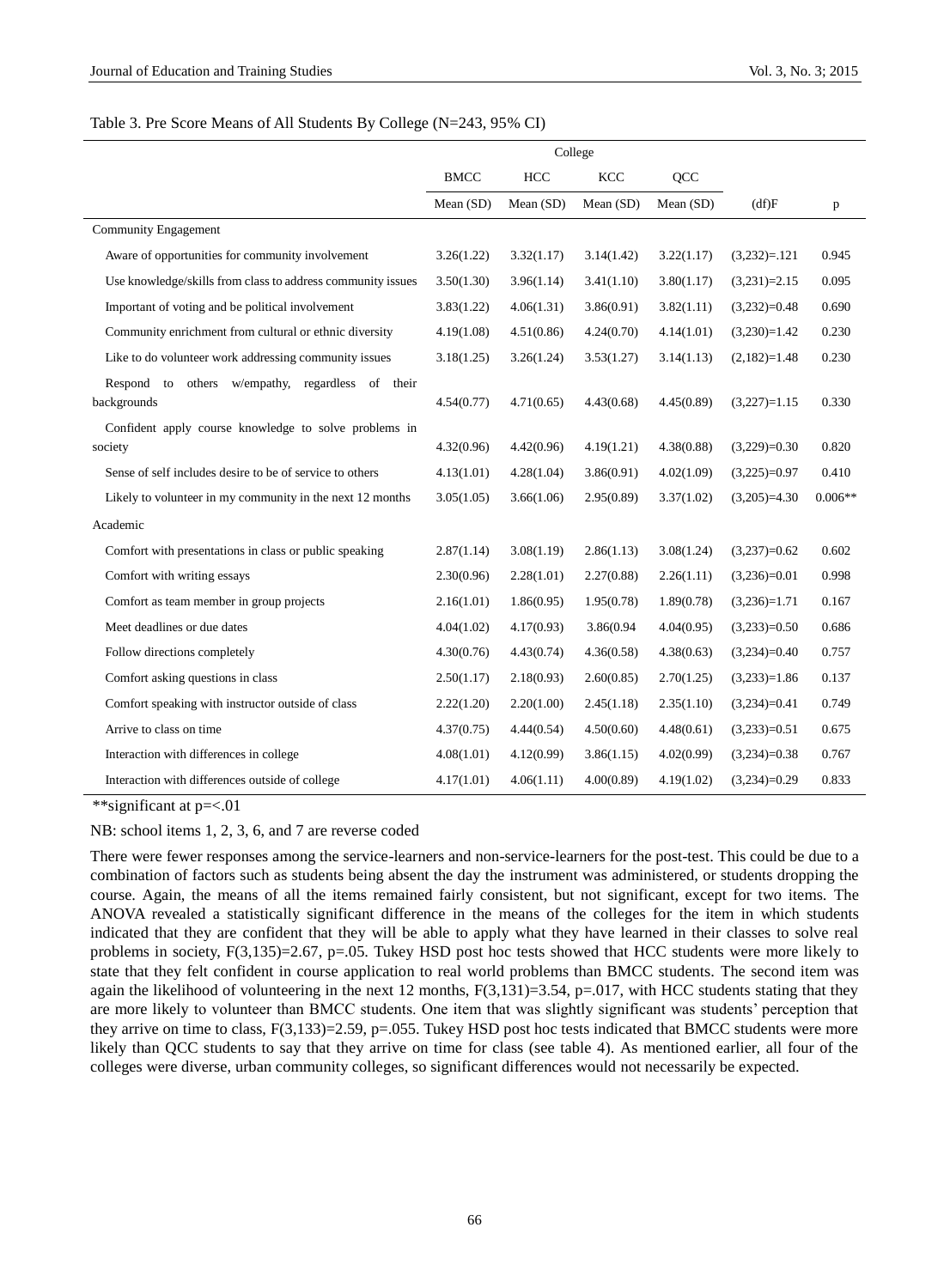## Table 4. Post Score Means of All Students By College (n=138, 95% CI)

|                                                                                                                        | College     |            |             |             |                |              |
|------------------------------------------------------------------------------------------------------------------------|-------------|------------|-------------|-------------|----------------|--------------|
|                                                                                                                        | <b>BMCC</b> | HCC        | <b>KCC</b>  | QCC         |                |              |
|                                                                                                                        | Mean (SD)   | Mean (SD)  | Mean $(SD)$ | Mean $(SD)$ | (df)F          | <sub>D</sub> |
| Community Engagement                                                                                                   |             |            |             |             |                |              |
| Aware of opportunities for community involvement                                                                       | 3.81(1.07)  | 3.78(1.18) | 4.38(0.92)  | 3.78(1.15)  | $(3,135)=0.69$ | 0.56         |
| Use knowledge/skills from class to address community issues                                                            | 3.66(1.02)  | 4.03(1.06) | 3.38(1.41)  | 3.75(0.87)  | $(3,134)=1.42$ | 0.24         |
| Important of voting and be political involvement                                                                       | 3.95(1.08)  | 4.19(1.14) | 4.13(0.99)  | 3.78(1.15)  | $(3,134)=0.91$ | 0.44         |
| Community enrichment from cultural or ethnic diversity                                                                 | 4.25(0.91)  | 4.39(1.05) | 4.38(0.92)  | 4.18(0.90)  | $(3,131)=0.34$ | 0.79         |
| Like to do volunteer work addressing community issues                                                                  | 3.60(1.12)  | 3.97(1.12) | 3.88(0.83)  | 3.64(1.20)  | $(3,135)=0.94$ | 0.43         |
| Respond to others w/empathy, regardless of their backgrounds                                                           | 4.33(0.94)  | 4.43(0.99) | 4.38(0.92)  | 4.36(0.76)  | $(3,135)=0.10$ | 0.96         |
| Confident apply course knowledge to solve problems in                                                                  |             |            |             |             |                |              |
| society                                                                                                                | 4.12(0.97)  | 4.59(0.76) | 4.25(0.71)  | 4.11(0.82)  | $(3,135)=2.67$ | $0.05*$      |
| Sense of self includes desire to be of service to others                                                               | 4.09(1.01)  | 4.42(0.91) | 4.25(0.89)  | 3.94(1.00)  | $(3,133)=1.53$ | 0.21         |
| Likely to volunteer in my community in the next 12 months                                                              | 3.11(1.03)  | 3.76(0.86) | 3.38(0.74)  | 3.12(1.19)  | $(3,131)=3.54$ | $0.02*$      |
| Academic                                                                                                               |             |            |             |             |                |              |
| Comfort with presentations in class or public speaking                                                                 | 2.41(0.97)  | 2.59(1.17) | 2.13(1.13)  | 2.97(1.38)  | $(3,133)=2.21$ | 0.09         |
| Comfort with writing essays                                                                                            | 2.30(1.05)  | 2.11(0.99) | 1.88(1.13)  | 2.11(1.04)  | $(3,134)=0.59$ | 0.62         |
| Comfort as team member in group projects                                                                               | 2.11(1.11)  | 2.00(1.11) | 1.5(0.53)   | 1.86(0.72)  | $(3,134)=1.09$ | 0.36         |
| Meet deadlines or due dates                                                                                            | 4.16(1.09)  | 4.22(0.82) | 3.75(1.04)  | 4.00(1.03)  | $(3,132)=0.67$ | 0.57         |
| Follow directions completely                                                                                           | 4.44(0.71)  | 4.54(0.61) | 4.75(0.46)  | 4.31(0.71)  | $(3,134)=1.32$ | 0.27         |
| Comfort asking questions in class                                                                                      | 2.40(1.13)  | 2.11(1.17) | 1.86(0.99)  | 2.25(1.16)  | $(3,134)=0.82$ | 0.49         |
| Comfort speaking with instructor outside of class                                                                      | 2.09(1.12)  | 2.19(1.20) | 1.75(0.71)  | 2.00(0.72)  | $(3,133)=0.48$ | 0.70         |
| Arrive to class on time                                                                                                | 4.55(0.57)  | 4.38(0.68) | 4.25(0.71)  | 4.17(0.77)  | $(3,133)=2.59$ | 0.06         |
| Interaction with differences in college                                                                                | 4.38(0.89)  | 4.43(0.93) | 4.25(0.71)  | 4.00(1.17)  | $(3,133)=1.48$ | 0.22         |
| Interaction with differences outside of college<br>$\mathbf{a}$ . The second contract of $\mathbf{a}$<br>$\sim$ $\sim$ | 4.16(0.97)  | 4.32(0.88) | 4.00(0.53)  | 4.19(0.98)  | $(3,133)=0.38$ | 0.77         |

\*significant at p=<.05

NB: school items 1, 2, 3, 6, and 7 are reverse coded

There were six post-test items asked only of the service-learners. The differences in the means between the four colleges were statistically significant on two items. For the item regarding relevance of the class to students' lives,  $F(3,92)=3.36$ , p=.022, Tukey post hoc tests indicated that students at BMCC were less likely to say that they felt connected to their college post-service-learning than HCC students. And when asked if they had applied what they had learned in class to solve problems outside of class,  $F(3,94)=3.29$ ,  $p=.024$ , post hoc tests showed that HCC students were more likely than BMCC students to indicate that they had applied what they learned outside of class (see table 5). For all the items, the mean scores were moderately high. The first item mean for feeling connected to the college ranged from 2.53 to 3.04, or 'slightly' to 'somewhat' more connected. For item two, relevance of what was learned to students' lives, the mean range was higher, from 3.61 to 4.02, from 'somewhat' to 'very' relevant. Service-learners' responses to item three, application of the course to solve problems outside of class, ranged from 3.06 to 3.55, falling between 'sometimes' and 'often.' Item four asked the service-learners if the experience helped them learn the course material better; mean scores ranged from 1.83 to 2.83, with two being 'neutral' and three being 'somewhat helped.' Responses for whether the service-learning project deepened students' interest in the course content ranged from 2.98 to 3.53, or 'somewhat' to 'moderately' deepened. The last item asked the service-learners to rate their overall experience with the project; the mean range from 3.47 to 3.93 represented a range from 'good' to 'very good.'

|  |  |  | Table 5. Post Score Means of Service-Learners Only by College (N=97, 95% CI) |  |  |  |
|--|--|--|------------------------------------------------------------------------------|--|--|--|
|  |  |  |                                                                              |  |  |  |

|                                                                                             | College     |             |             |             |               |         |  |  |
|---------------------------------------------------------------------------------------------|-------------|-------------|-------------|-------------|---------------|---------|--|--|
|                                                                                             | <b>BMCC</b> | <b>HCC</b>  | <b>KCC</b>  | <b>OCC</b>  |               |         |  |  |
|                                                                                             | Mean $(SD)$ | Mean $(SD)$ | Mean $(SD)$ | Mean $(SD)$ | (df)F         | n       |  |  |
| I feel more connected to my college after having done<br>a service-learning project         | 2.52(1.33)  | 3.06(1.28)  | 2.50(0.93)  | 2.89(1.08)  | $(3,90)=1.27$ | 0.29    |  |  |
| What I learned in this class is relevant to my life and the<br>lives of others              | 3.58(1.17)  | 4.22(0.72)  | 3.63(0.74)  | 3.53(1.12)  | $(3.92)=3.36$ | $0.02*$ |  |  |
| I have applied what I learned in this course to help solve<br>problems outside of class     | 2.91(1.19)  | 3.76(1.23)  | 3.00(0.76)  | 3.26(1.15)  | $(3,94)=3.29$ | $0.02*$ |  |  |
| My service-learning experience in this class helped me<br>learn the material in this course | 3.09(3.82)  | 1.71(0.99)  | 2.13(0.99)  | 2.26(1.10)  | $(3.90)=1.89$ | 0.14    |  |  |
| My service-learning project deepened my interest in the<br>content of this course           | 3.36(1.39)  | 3.19(1.39)  | 3.63(1.60)  | 3.00(1.08)  | $(3.91)=0.51$ | 0.68    |  |  |
| I would rate the overall experience I had in the service-<br>learning project as:           | 3.48(1.29)  | 4.06(0.98)  | 3.43(1.13)  | 3.47(0.90)  | $(3,89)=2.09$ | 0.11    |  |  |
| $*$ cianificant at n $-$ 05                                                                 |             |             |             |             |               |         |  |  |

\*significant at p=<.05

*3.3 Question Two*

To answer the second goal, determining if there were differences between the service-learners and the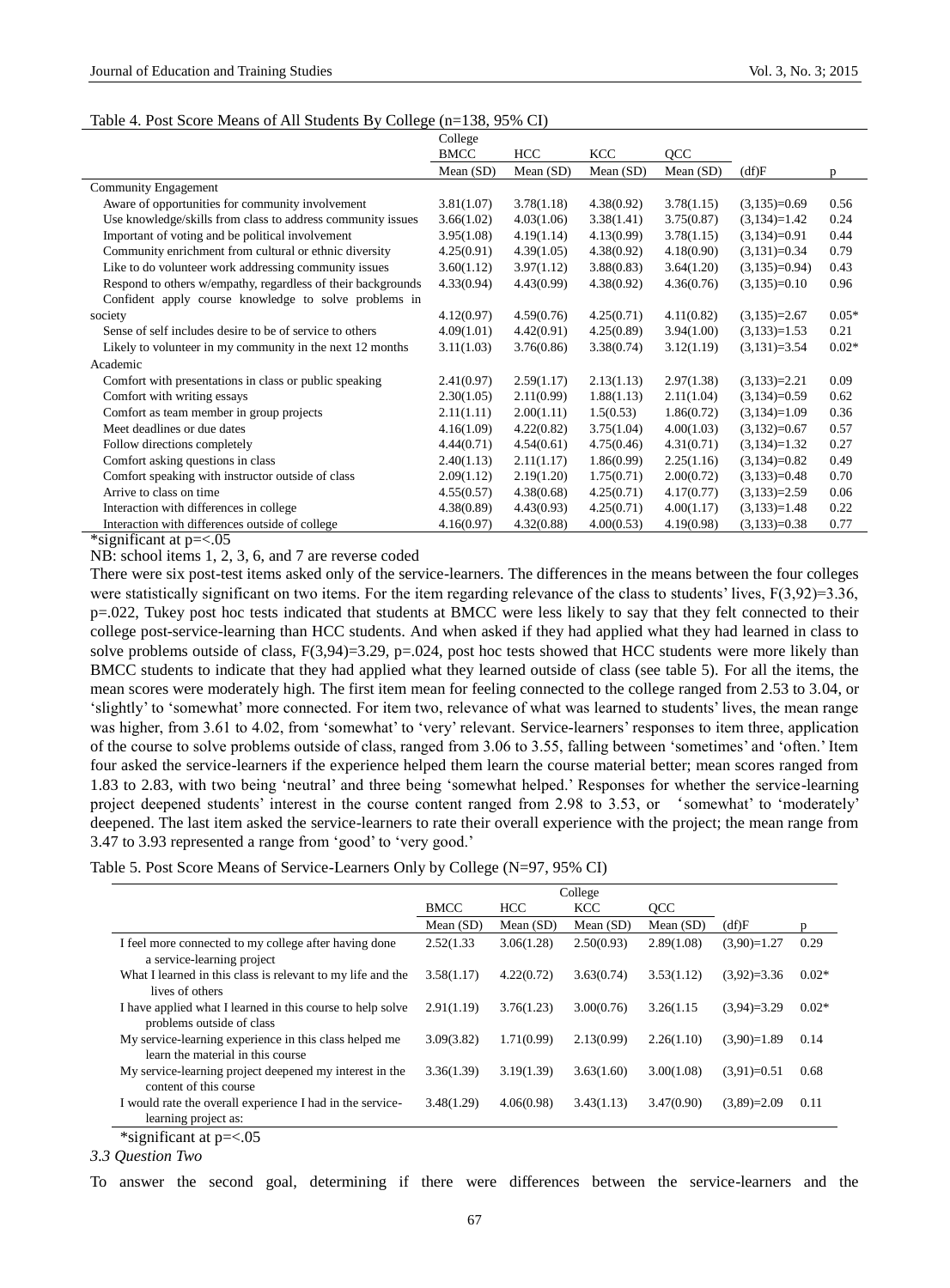non-service-learners on the initial pre-test and/or on the post-test outcomes, one-way MANOVAs were conducted to determine if there were significant mean differences between service-learners and non-service-learners on the same items. First, the community engagement variables from the pre-test were entered as a group. The first MANOVA revealed no significant multivariate main effect for the two groups, Wilks'  $\lambda$ =0.982, F(9,143)=0.286, p=0.978, partial eta2=0.018. There was no statistically significant difference between the mean scores of the service-learners and non-service-learners on the community engagement pre-test items. The academic variables from the pre-test were then entered as a group for the second MANOVA, Again, though, the second MANOVA revealed no significant multivariate main effect for the two groups, Wilks'  $\lambda$ =0.932, F(9,221)=1.632, p=0.101, partial eta2=0.068. There was no statistically significant difference between the mean scores of the service-learners and non-service-learners on the academic pre-test items (see table 6). This is not surprising, as we would not expect differences between the means of the two groups on the pre-tests.

Table 6. Pre and Post Score Means of Service-Learners (research) and Non Service-Learners (control), All Colleges (N=243, 95% CI)

|                                                               |                          | Pre-test   | Post-test        |                  |
|---------------------------------------------------------------|--------------------------|------------|------------------|------------------|
|                                                               | Service-<br>Non Service- |            | Service-         | Non Service-     |
|                                                               | Learners                 | Learners   | Learners         | Learners         |
|                                                               | Mean $(SD)$              | Mean (SD)  | Mean (SD)        | Mean $(SD)$      |
| Community Engagement                                          |                          |            |                  |                  |
| Aware of opportunities for community involvement              | 3.29(1.23)               | 3.26(1.32) | 3.86(1.08)       | 3.71(1.21)       |
| Use knowledge/skills from class to address community issues   | 3.56(1.14)               | 3.65(1.39) | 3.79(1.03)       | 3.66(1.05)       |
| Important of voting and political involvement                 | 3.86(1.25)               | 3.93(1.14) | 4.00(1.11)       | 3.87(1.17)       |
| Community enrichment from cultural or ethnic diversity        | 4.30(0.93)               | 4.26(1.04) | 4.62(3.30)       | 4.26(1.00)       |
| Like to do volunteer work addressing community issues         | 3.23(1.12)               | 3.22(1.47) | 3.77(1.15)       | 3.58(1.11)       |
| Respond to others w/empathy, regardless of their backgrounds  | 4.52(0.77)               | 4.67(0.63) | 4.45(0.82)       | 4.13(1.09)       |
| Confident apply course knowledge to solve problems in society | 4.24(1.04)               | 4.46(0.91) | 4.34(0.84)       | 4.03(0.97)       |
| Sense of self includes desire to be of service to others      | 4.08(1.06)               | 4.24(0.85) | 4.26(0.89)       | 3.87(1.17)       |
| Likely to volunteer in my community in the next 12 months     | 3.21(1.10)               | 3.15(0.97) | $3.51(0.98)$ *** | $2.74(0.95)$ *** |
| Academic                                                      |                          |            |                  |                  |
| Comfort with presentations in class or public speaking        | 2.97(1.14)               | 2.92(1.21) | 2.58(1.15)       | 2.63(1.23)       |
| Comfort with writing essays                                   | 2.39(0.99)               | 2.12(1.00) | 2.23(1.03)       | 2.08(1.05)       |
| Comfort as team member in group projects                      | 1.96(0.86)               | 2.13(1.02) | 1.96(1.00)       | 2.08(1.02)       |
| Meet deadlines or due dates                                   | 4.04(0.95)               | 4.02(1.05) | 4.07(0.95)       | 4.18(1.13)       |
| Follow directions completely                                  | 4.36(0.62)               | 4.33(0.86) | 4.45(0.66)       | 4.43(0.71)       |
| Comfort asking questions in class                             | 2.40(1.05)               | 2.67(1.23) | 2.26(1.17)       | 2.25(1.06)       |
| Comfort speaking with instructor outside of class             | 2.17(1.07)               | 2.48(1.24) | 2.06(1.02)       | 2.13(1.07)       |
| Arrive to class on time                                       | 4.38(0.07)               | 4.47(0.70) | 4.40(0.67)       | 4.35(0.70)       |
| Interaction with differences in college                       | 3.98(1.03)               | 4.17(0.99) | 4.31(0.98)       | 4.20(0.99)       |
| Interaction with differences outside of college               | 4.07(1.05)               | 4.22(0.99) | 4.18(0.98)       | 4.25(0.81)       |

\*\*\*significant at p=<.001

NB: school items 1, 2, 3, 6, and 7 are reverse coded

The third and fourth MANOVAs were conducted to determine if there were significant differences between the means of the post-test scores of the service-learners and non-service-learners. Again, the community engagement variables were entered as a group, this time for the post-test items. In general, post-test means were higher among the service-learners as compared to non-service-learners. Service-learners were more aware of opportunities for civic engagement and understood its importance, were more likely to volunteer in the future, and indicated that their sense of self included a commitment to others. The MANOVA revealed significant multivariate main effect for the two groups, Wilks'  $\lambda$ =0.847, F(9,122)=2.454, p=0.013, partial eta2=0.153. There was a statistically significant difference between the mean scores of the service-learners and non-service-learners on the community engagement post-test items. Given the significance of the overall test, univariate main effects were examined. However, the only significant univariate main effect was for the item "How likely are you to volunteer in your community in the next twelve months?" F(1,130)=17.145, p<.001, partial eta2=0.117. The service-learners were significantly more likely than the non-service-learners to state that they would volunteer in the next twelve months.

The academic variables for the post-test were entered into the fourth and final MANOVA, and again the post-test means of the service-learners were higher than those of the non-service-learners. Service-learners indicated they were more comfortable speaking or asking questions in class and communicating with their professor; they also indicated that they were more likely to interact with people who were different both in school and outside the academic setting. However, the MANOVA revealed no significant multivariate main effect for the two groups, Wilks'  $\lambda$ =0.975, F(10,124)=0.315, p=0.976, partial eta2=0.025. There was no statistically significant difference between the mean scores of the service-learners and non-service-learners on the academic post-test items (see table 6). While we would expect no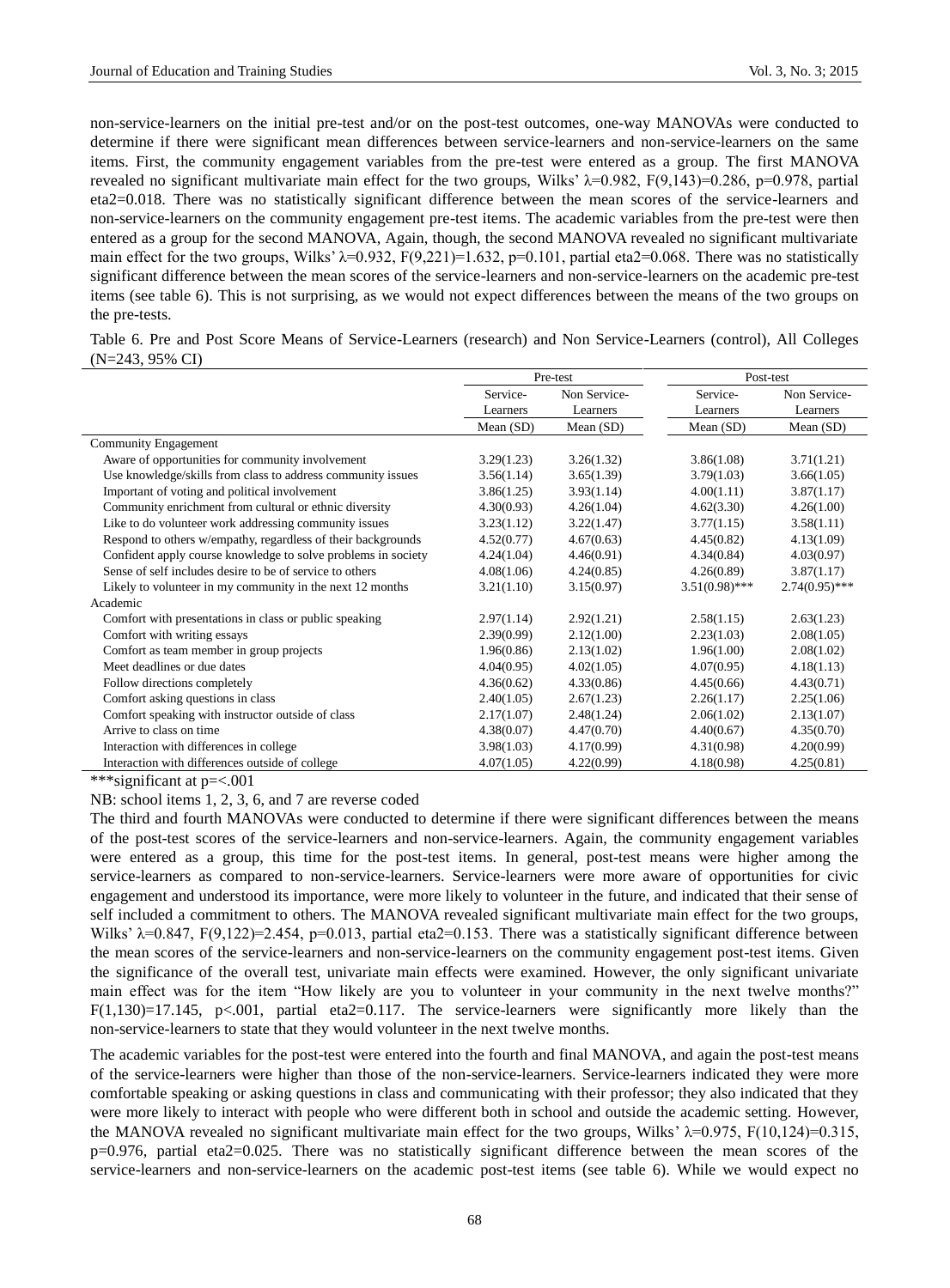statistically significant differences between the mean scores of the service-learners and non-service-learners in the pre-test items, we would hope to see some significant differences in the post-test scores.

#### *3.4 Question Three*

In response to the third goal, were there differences among the service-learners from the pre-test to the post-test, paired samples T-tests were conducted on the community engagement and academic variables to determine if there were significant differences in the means of the service-learners only between the pre-test and the post-test scores. Among the community engagement variables, the means of several post-test items were higher than pre-test items. Service-learners were more likely to state that their community was enriched through diversity, that they enjoyed volunteer work and were more likely to volunteer in the future, and that they were aware of opportunities to serve their community. The item "I am aware of opportunities to become involved in the community" was the only item that was statistically significant  $t(93)=3.245$ , p=.002, suggesting that service-learners were more aware of volunteer opportunities after the service-learning experience.

Among the academic items, service-learners were more likely to say that they were more comfortable speaking in class and writing essays, were more likely to follow directions, and were more likely to interact with people who are diverse both on and off campus, after their service-learning experience. Two of those academic items were statistically significant. The item "How comfortable is it for you to make a presentation in front of a class or speak in public?" was significant,  $t(94)=3.208$ ,  $p=.002$ . Students indicated that they felt significantly more comfortable making presentations and/or speaking in public after the service-learning experience. The item "At your college, how often to you interact with people from different a culture, race, ethnicity, religion, or sexual identity than your own?" was significant, t(93)=-2.709, p=.008. The service-learners were more likely, post-service-learning experience, to say that they interacted with someone who was diversely different (see table 7). We would have expected to see more significant differences between the pre- and post-test mean scores of the service-learners.

Table 7. Pre- and Post-Score Means of Service-Learners (research) Only, All Colleges (95% CI)

|                                                                 | Pre-test |           |      | Post-test |    |      |    |           |
|-----------------------------------------------------------------|----------|-----------|------|-----------|----|------|----|-----------|
|                                                                 | Mean     | <b>SD</b> | Mean | <b>SD</b> | n  | t    | df | D         |
| Community Engagement                                            |          |           |      |           |    |      |    |           |
| Aware of opportunities for community involvement                | 3.32     | 1.28      | 3.82 | 1.08      | 94 | 3.25 | 93 | $0.002**$ |
| Use knowledge and skills from class to address community        |          |           |      |           |    |      |    |           |
| issues                                                          | 3.80     | 1.10      | 3.76 | 1.02      | 95 | 0.35 | 94 | 0.728     |
| Important of voting and political involvement                   | 3.99     | 1.25      | 3.98 | 1.10      | 95 | 0.09 | 94 | 0.932     |
| Community enrichment from cultural or ethnic diversity          | 4.33     | 0.94      | 4.61 | 3.28      | 95 | 0.81 | 94 | 0.422     |
| Like to do volunteer work addressing community issues           | 3.45     | 1.16      | 3.74 | 1.11      | 76 | 1.91 | 75 | 0.061     |
| Respond to others with empathy, regardless of their backgrounds | 4.56     | 0.76      | 4.48 | 0.74      | 94 | 1.05 | 93 | 0.296     |
| Confident applying course knowledge to solve problems in        |          |           |      |           |    |      |    |           |
| society                                                         | 4.40     | 0.87      | 4.32 | 0.84      | 95 | 0.85 | 94 | 0.397     |
| Sense of self includes desire to be of service to others        | 4.20     | 0.97      | 4.24 | 0.90      | 92 | 0.41 | 91 | 0.682     |
| Likely to volunteer in my community in the next 12 months       | 3.26     | 1.14      | 3.51 | 0.94      | 81 | 1.90 | 80 | 0.061     |
| Academic                                                        |          |           |      |           |    |      |    |           |
| Comfort with presentations in class or public speaking          | 2.89     | 1.15      | 2.58 | 1.15      | 95 | 3.21 | 94 | $0.002**$ |
| Comfort with writing essays                                     | 2.35     | 1.02      | 2.24 | 1.02      | 96 | 1.09 | 95 | 0.281     |
| Comfort as team member in group projects                        | 1.90     | 0.79      | 1.95 | 1.00      | 96 | 0.46 | 95 | 0.643     |
| Meet deadlines or due dates                                     | 4.12     | 0.95      | 4.08 | 0.95      | 94 | 0.56 | 93 | 0.574     |
| Follow directions completely                                    | 4.35     | 0.65      | 4.45 | 0.66      | 95 | 1.42 | 94 | 0.158     |
| Comfort asking questions in class                               | 2.46     | 1.15      | 2.26 | 1.18      | 94 | 1.30 | 93 | 0.197     |
| Comfort speaking with instructor outside of class               | 2.16     | 1.09      | 2.06 | 1.02      | 94 | 0.67 | 93 | 0.504     |
| Arrive to class on time                                         | 4.44     | 0.63      | 4.42 | 0.66      | 93 | 0.29 | 92 | 0.775     |
| Interaction with differences in college.                        | 4.02     | 1.04      | 4.32 | 0.98      | 94 | 2.71 | 93 | $0.008**$ |
| Interaction with differences outside of college                 | 4.11     | 1.07      | 4.19 | 0.97      | 95 | 0.86 | 94 | 0.391     |

\*\*significant at p=<.01

NB: school items 1, 2, 3, 6, and 7 are reverse coded

## **4. Discussion**

## *4.1 Findings*

In general, there were no differences in the means of the four colleges on either the pre- or the post-test items. Again, it may not be surprising that there were so few between-college differences, given the similarities of the four diverse, urban community colleges. There were no significant differences between the means scores of service-learners and non-service-learners on the pre-tests for either the community engagement or academic items, which we would expect based on previous studies of service-learning in community colleges. In general, the service-learners had higher post-test mean scores than non-service-learners, which we would also expect. The most troubling finding would be the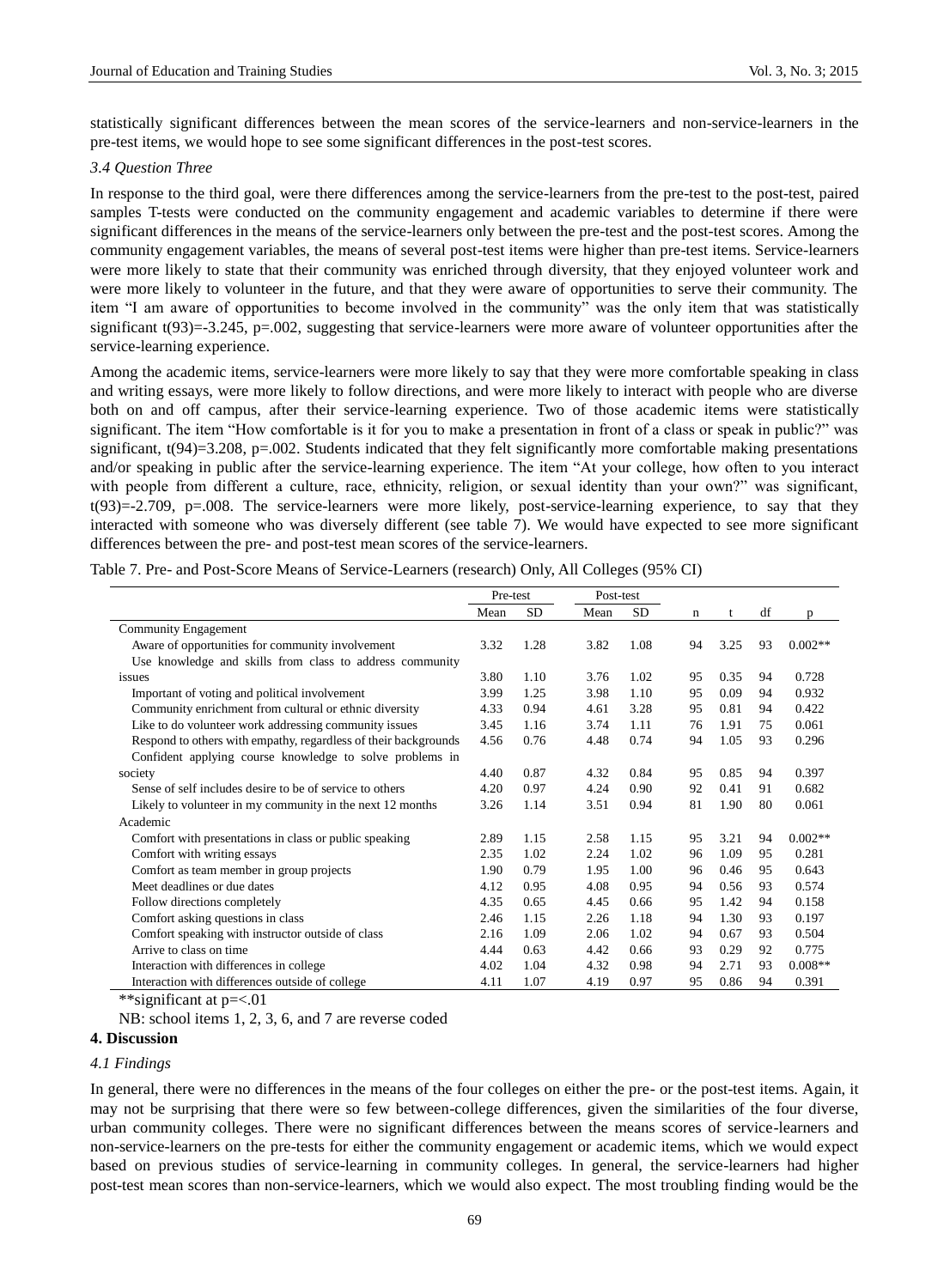few significant differences between the pre and post-test scores of the service-learners specifically.

While few of the findings were significant, there might be several explanations. First, there are limitations to the study, which are discussed below. But more importantly, we could argue that the lack of significant findings actually supports the argument presented earlier – that urban community colleges are vastly different from suburban and rural community colleges, and service-learning approaches should reflect those differences. Perhaps this is an initial indication that we need to conduct more research into all aspects of service-learning in urban community colleges: how faculty are introduced to, and trained for, service-learning: how students are introduced to service-learning; how service-learning is integrated into the curriculum; faculty support; student support; how we measure outcomes; and institutionalization of service-learning. If urban community colleges and their student populations are different, shouldn't we explore how service-learning should be different?

## *4.2 Limitations*

Caution should be used in interpreting the lack of significant findings, as there were challenges to the study. First, as mentioned earlier, the four colleges were at vastly different stages in the development or institutionalization of service-learning on their respective campuses. Second, the courses at the colleges had very different enrollment: for example, at BMCC one course was a required course for a specific major, and it had approximately a dozen students enrolled, while another course was an introductory sociology course with a full roster of 35 students.

There are other issues that may have had an impact on the results as well. For example, the elimination of one age category reduced the sample size, and the lack of sufficient control groups likely impacted the results. There might also be some concern over the reverse ordered questions on the questionnaire, and the instrument was rather lengthy. Not all students completed the both the pre- and post-tests because the tests were administered in class and didn't allow for absent students. Also, the inclusion of other demographic variables such as job and parental status might be helpful.

#### **5. Conclusion**

Academic service-learning can be effective in student learning outcomes and community engagement; it can have a positive impact on underserved populations and be successfully implemented at all community colleges. As discussed earlier, there are studies that show positive outcomes of all the above. It is important to recognize the differences in urban community colleges specifically and create service-learning programs that meet the needs of these unique community colleges. This study was conducted with a small seed grant that was intended for an initial exploratory study; the hope would be to find more funding to support a larger research project, using the results (and concerns noted) of this study as a guide. Improving the instrument, recruiting and training faculty on each campus, identifying incentives for faculty with large teaching loads, and continuing efforts to institutionalize service-learning on all participating campuses would likely impact the outcomes noted in this study.

## **Acknowledgements**

This research was funded through a City University of New York Community College Collaborative Grant (C3IRG). The author thanks the fellow grantees: Sharon Ellerton, Queensborough Community College; Sandy Figueroa, Hostos Community College; and Peter Fiume, Kingsborough Community College for their invaluable contributions to the research project.

#### **References**

- American Association of Community Colleges. (2014). Fact Sheet. Retrieved from the AACC at http://www.aacc.nche.edu/AboutCC/Documents/Facts14\_Data\_R3.pdf on 8-14-2014.
- Astin, A., & Sax, L. (1998). How Undergraduates are Affected by Service Participation. *Journal of College Student Development*, *39*(3), 251-263.
- Bernacki, M., & Jaeger, E. (2008). Exploring the Impact of Service-Learning on Moral Development and Moral Orientation. *Michigan Journal of Service-Learning*, Spring.
- Brandes, K., & Randall, G. (2013). Service-Learning and Civic Responsibility: Assessing Aggregate and Individual Level Change. *International Journal of Teaching and Learning in Higher Education*, *23*(1).
- City University of New York. (2014). Fact Sheets for BMCC, HCC, KCC, and QCC.
- Dowd, A. (2004). Community College Revenue Disparities: What Accounts for an Urban College Deficit? *The Urban Review*, *36*(4). http://dx.doi.org/10.1007/s11256-004-2083-z
- Eyler, J., & Giles, D. (1998). Where's the Learning in Service-Learning? Jossey-Bass, 1st edition.
- Eyler, J., Giles, D., Stenson, C., & Gray, C. (2001). At a Glance: What we Know About the Effects of Service-Learning on College Students, Faculty, Institutions, and Communities, 1993-2000: Third Edition. Vanderbilt University.